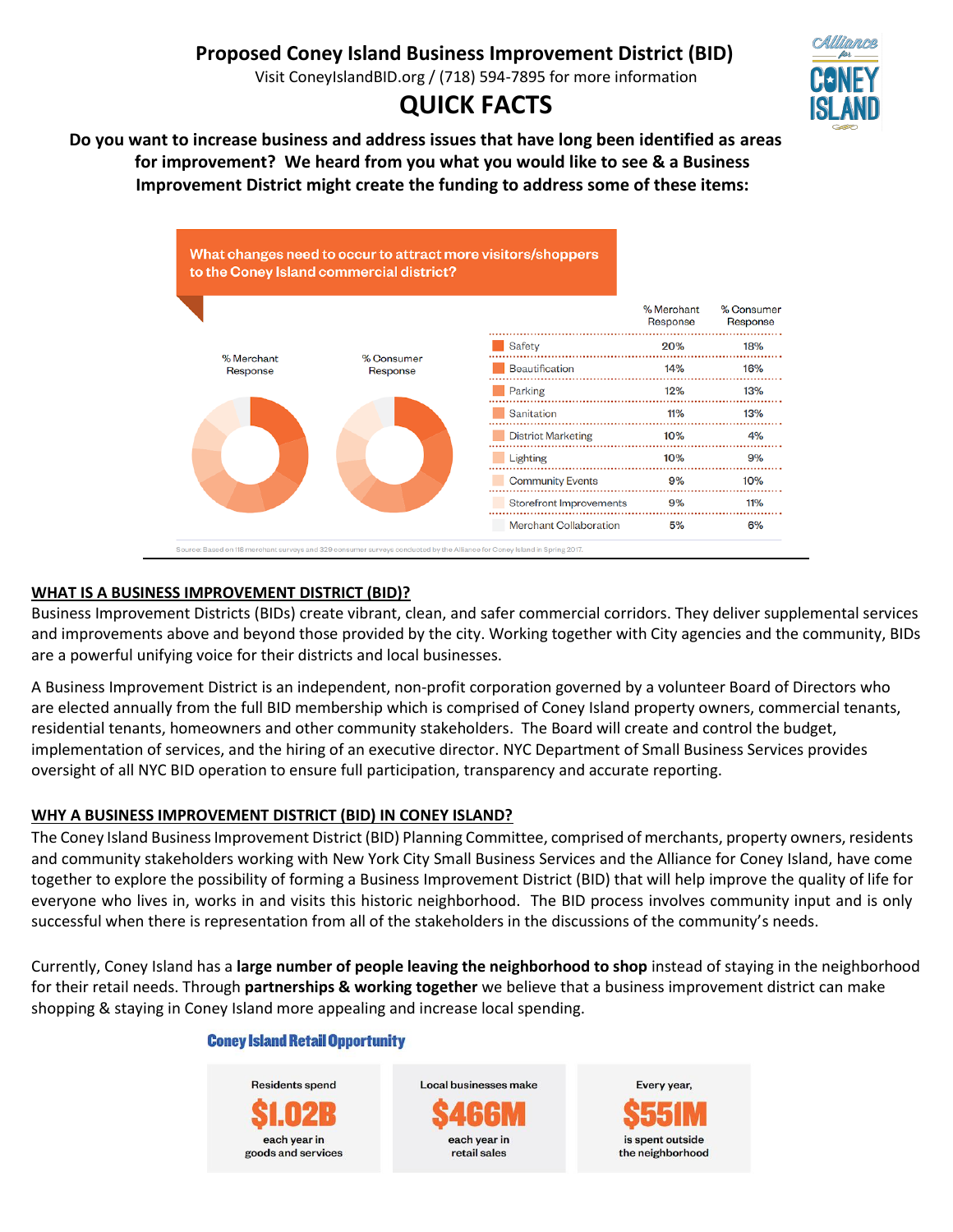### **WHAT IS THE ROLE OF THE ALLIANCE FOR CONEY ISLAND?**

The role of the Alliance for Coney Island is to help create an economically and socially sustainable neighborhood while preserving and enhancing the retail and neighborhood character. In following its mission, the Alliance is providing an opportunity for the community to discuss the merits of a Coney Island Business Improvement District, and how we might best address the local needs and concerns raised by the merchants and residents when we conducted community surveys. The Alliance's objective is to improve the business environment and overall quality of life in Coney Island so that Coney Island becomes a year-round destination.

# **PROPOSED CONEY ISLAND BUSINESS IMPROVEMENT DISTRICT DRAFT BOUNDARIES:**

Mermaid Avenue from Stillwell Avenue to West 37th Street + the Boardwalk and Surf Avenue (the amusement district) from West 8th Street to West 21st Street + Stillwell Avenue to West 5th Street on Surf and Neptune Avenues.



# **PROPOSED CONEY ISLAND BUSINESS IMPROVEMENT PLAN (BID): SERVICES AND IMPROVEMENTS**

- Merchant Assistance
	- •Marketing/promotion Coney
		- Island as a year-round destination
	- FREE family-friendly events
	- Storefront facade improvements
	- •Connect to NYC Small Business Services (FREE legal assistance, loan opportunities and business planning)
- •Advocacy with city agencies
- •Quality of Life Improvements
- Supplemental sanitation
- Public safety
- •Holiday lights
- •Beautification (tree pit cleaning and planting)
- •Homeless outreach
- Traffic management

The proposed BID Plan currently being drafted by the Coney Island BID Planning Committee. They are always open to suggestions from stakeholders. **These services and improvements are in addition to, and NOT, a replacement of services provided by any city agency, and by law, cannot be reduced because of a Business Improvement District.**



Mermaid Avenue tree pit



Mermaid Avenue tree pit after weeding by Alliance supplemental sanitation team



Mermaid Avenue holiday lights